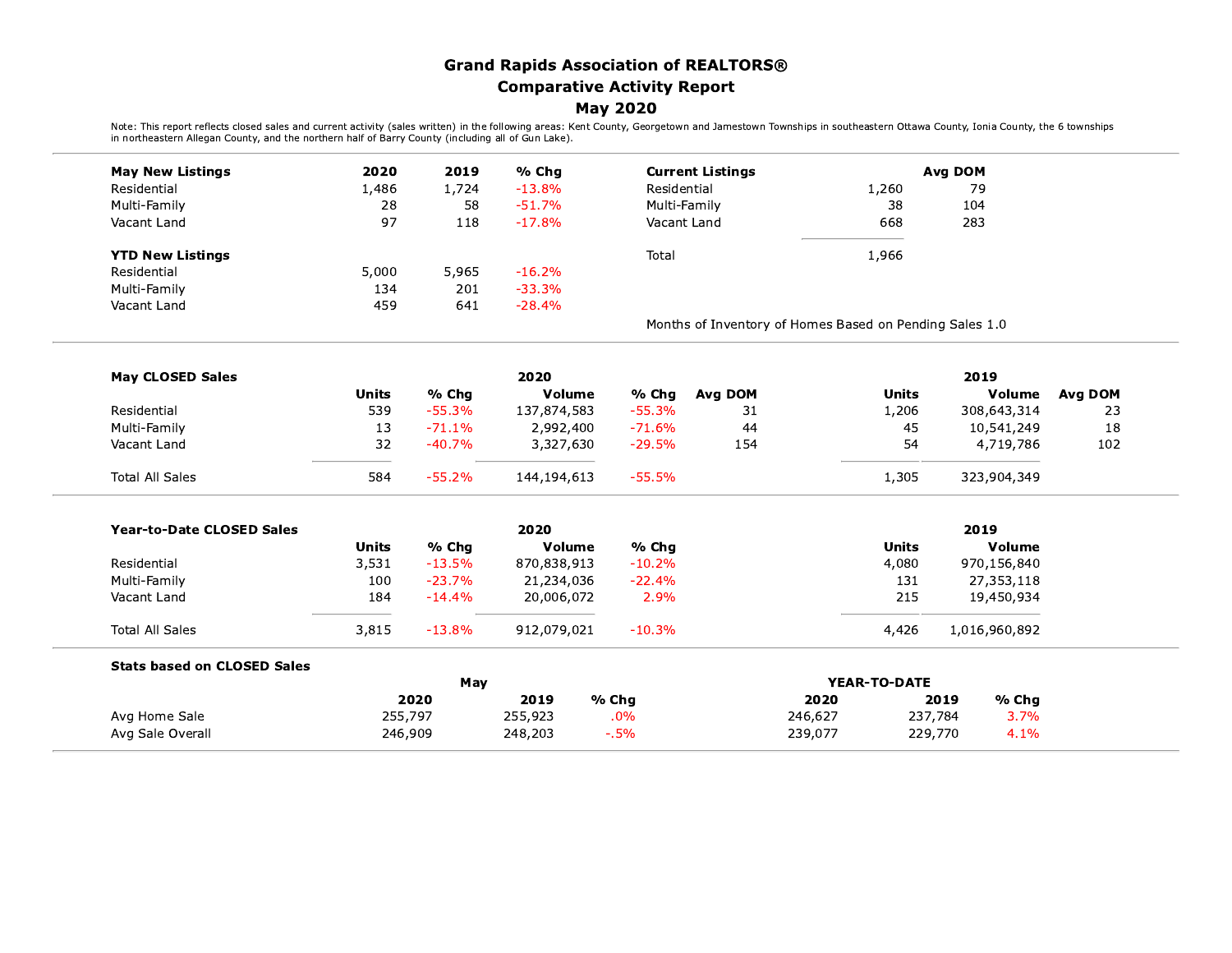|              |          | 2020            |                        |                                                                                                                                                         |         |                 | 2019            |                                                                                                                                                                                   |
|--------------|----------|-----------------|------------------------|---------------------------------------------------------------------------------------------------------------------------------------------------------|---------|-----------------|-----------------|-----------------------------------------------------------------------------------------------------------------------------------------------------------------------------------|
| <b>Units</b> | % Chg    |                 | % Chg                  | Avg DOM                                                                                                                                                 |         | <b>Units</b>    |                 | Avg DOM                                                                                                                                                                           |
| 1,310        | $-4.9%$  |                 | 2.7%                   | 26                                                                                                                                                      |         | 1,378           |                 | 22                                                                                                                                                                                |
| 25           | $-45.7%$ |                 | $-42.5%$               | 35                                                                                                                                                      |         | 46              |                 | 17                                                                                                                                                                                |
| 49           | $-12.5%$ |                 | $-24.2%$               | 106                                                                                                                                                     |         | 56              |                 | 122                                                                                                                                                                               |
| 1,384        | $-6.5%$  |                 | 1.0%                   |                                                                                                                                                         |         | 1,480           |                 |                                                                                                                                                                                   |
|              |          | 2020            |                        |                                                                                                                                                         |         |                 | 2019            |                                                                                                                                                                                   |
| <b>Units</b> | % Chg    |                 | % Chg                  |                                                                                                                                                         |         | <b>Units</b>    |                 |                                                                                                                                                                                   |
| 4,565        | $-12.3%$ |                 | $-8.4%$                |                                                                                                                                                         |         | 5,203           |                 |                                                                                                                                                                                   |
| 118          | $-24.8%$ |                 | $-23.8%$               |                                                                                                                                                         |         | 157             |                 |                                                                                                                                                                                   |
| 275          | $-1.4%$  |                 | 2.1%                   |                                                                                                                                                         |         | 279             |                 |                                                                                                                                                                                   |
| 4,958        | $-12.1%$ |                 | $-8.6%$                |                                                                                                                                                         |         | 5,639           |                 |                                                                                                                                                                                   |
|              |          |                 |                        |                                                                                                                                                         |         |                 |                 |                                                                                                                                                                                   |
|              |          |                 |                        |                                                                                                                                                         |         |                 |                 |                                                                                                                                                                                   |
|              |          |                 |                        |                                                                                                                                                         |         |                 |                 |                                                                                                                                                                                   |
|              | 260,665  | 241,264         | 8.0%                   |                                                                                                                                                         | 245,096 |                 | 4.0%<br>235,752 |                                                                                                                                                                                   |
|              |          | 2020<br>267,597 | May<br>2019<br>247,637 | Volume<br>350,552,174<br>5,629,600<br>4,579,140<br>360,760,914<br>Volume<br>1,160,823,061<br>24,899,900<br>29,463,200<br>1,215,186,161<br>% Chg<br>8.1% |         | 2020<br>254,288 | YEAR-TO-DATE    | Volume<br>341,243,541<br>9,784,798<br>6,042,153<br>357,070,492<br><b>Volume</b><br>1,267,865,109<br>32,691,572<br>28,851,069<br>1,329,407,750<br>% Chg<br>2019<br>243,680<br>4.4% |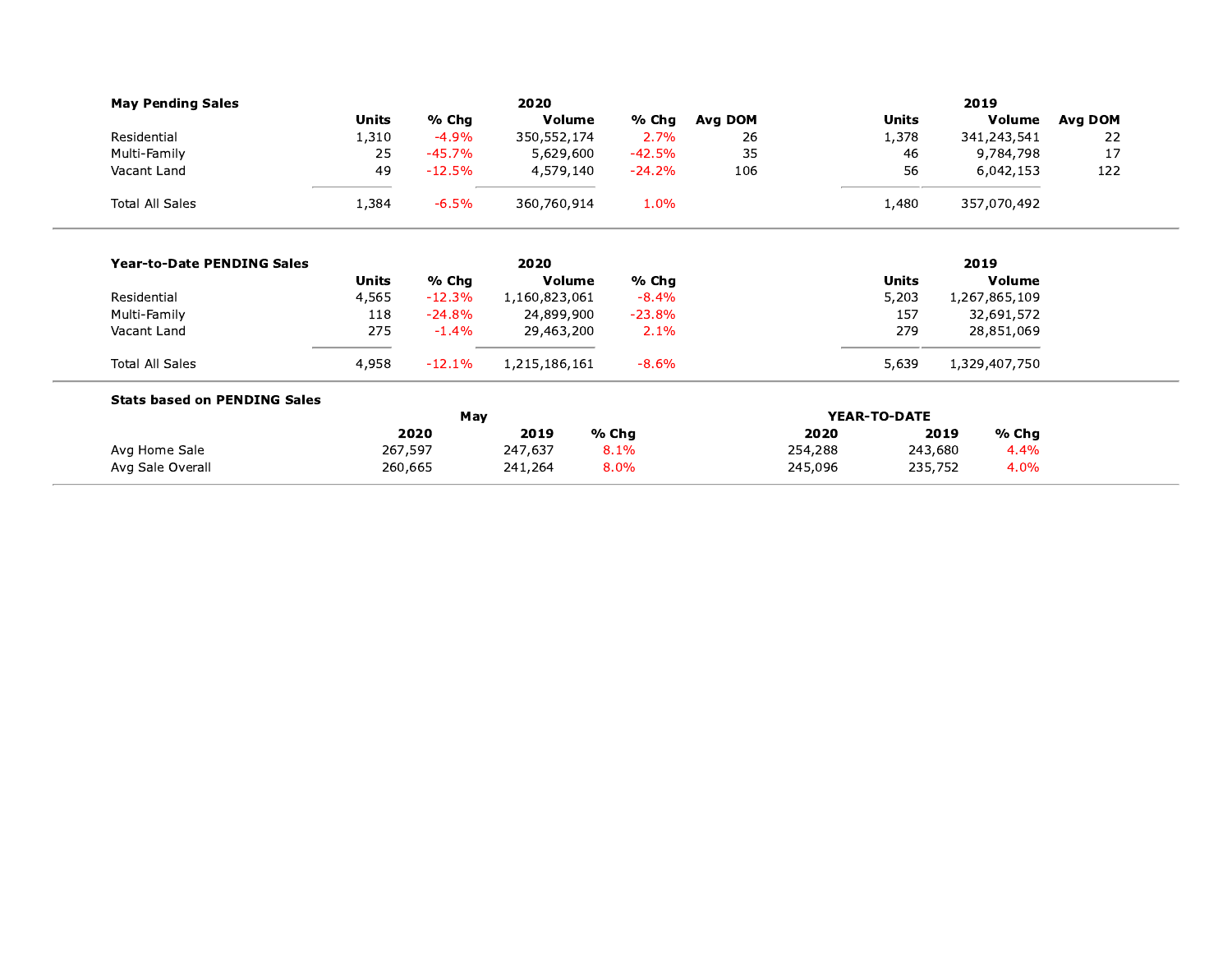## 2020 Sales of Residential Single Family Homes by Price Class

|                    |        | May           |         |                   |        | <b>YTD</b>    |         |               |
|--------------------|--------|---------------|---------|-------------------|--------|---------------|---------|---------------|
|                    | Closed | $\frac{0}{0}$ | Pending | $\frac{0}{0}$     | Closed | $\frac{0}{0}$ | Pending | $\frac{0}{0}$ |
| Under to 19,999    | 0      | .0            |         | $\cdot$ 1         | 4      | .1            | 3       | $\cdot$ 1     |
| 20,000 to 29,999   |        | .2            |         | $\cdot$ 1         | 4      | .1            | 6       | $\cdot$ 1     |
| 30,000 to 39,999   |        | .2            |         | $\cdot$ 1         | 3      | .1            | 6       | $\cdot$ 1     |
| 40,000 to 49,999   | 0      | $\cdot$       |         | $\cdot$ 1         |        | .2            | 11      | $\cdot$       |
| 50,000 to 59,999   | 0      | .0            | 2       | .2                | 13     | .4            | 11      | $\cdot$ .2    |
| 60,000 to 69,999   | 3      | .6            | 4       | $\cdot$ 3         | 12     | .3            | 14      | $\cdot$ 3     |
| 70,000 to 79,999   | 6      | 1.1           |         | .5                | 28     | .8            | 34      | .7            |
| 80,000 to 89,999   | 4      | .7            | 6       | .5                | 36     | 1.0           | 41      | .9            |
| 90,000 to 99,999   | 10     | 1.9           | 9       | .7                | 52     | 1.5           | 63      | 1.4           |
| 100,000 to 119,999 | 18     | 3.3           | 47      | 3.6               | 148    | 4.2           | 188     | 4.1           |
| 120,000 to 139,999 | 22     | 4.1           | 88      | 6.7               | 233    | 6.6           | 309     | 6.8           |
| 140,000 to 159,999 | 42     | 7.8           | 116     | 8.9               | 287    | 8.1           | 393     | 8.6           |
| 160,000 to 179,999 | 61     | 11.3          | 126     | 9.6               | 349    | 9.9           | 445     | 9.7           |
| 180,000 to 199,999 | 44     | 8.2           | 107     | 8.2               | 330    | 9.3           | 393     | 8.6           |
| 200,000 to 249,999 | 114    | 21.2          | 268     | 20.5              | 740    | 21.0          | 933     | 20.4          |
| 250,000 to 299,999 | 75     | 13.9          | 183     | 14.0              | 460    | 13.0          | 615     | 13.5          |
| 300,000 to 399,999 | 74     | 13.7          | 184     | 14.0              | 470    | 13.3          | 608     | 13.3          |
| 400,000 to 499,999 | 28     | 5.2           | 79      | 6.0               | 182    | 5.2           | 255     | 5.6           |
| 500,000 to 599,999 | 23     | 4.3           | 34      | 2.6               | 80     | 2.3           | 112     | 2.5           |
| 600,000 to 699,999 | 8      | 1.5           | 19      | 1.5               | 43     | 1.2           | 54      | 1.2           |
| 700,000 to 799,999 | 2      | .4            | 11      | $\boldsymbol{.8}$ | 19     | .5            | 29      | .6            |
| 800,000 to 899,999 | 2      | $\cdot$       | 4       | $\cdot$ 3         | 15     | .4            | 14      | $\cdot$ 3     |
| 900,000 to 999,999 | 0      | $\cdot$ 0     | 2       | $\cdot$ .2        | 6      | .2            | 7       | $\cdot$       |
| 1,000,000 or over  | 1      | .2            | 10      | 8.                | 11     | .3            | 21      | $.5\,$        |